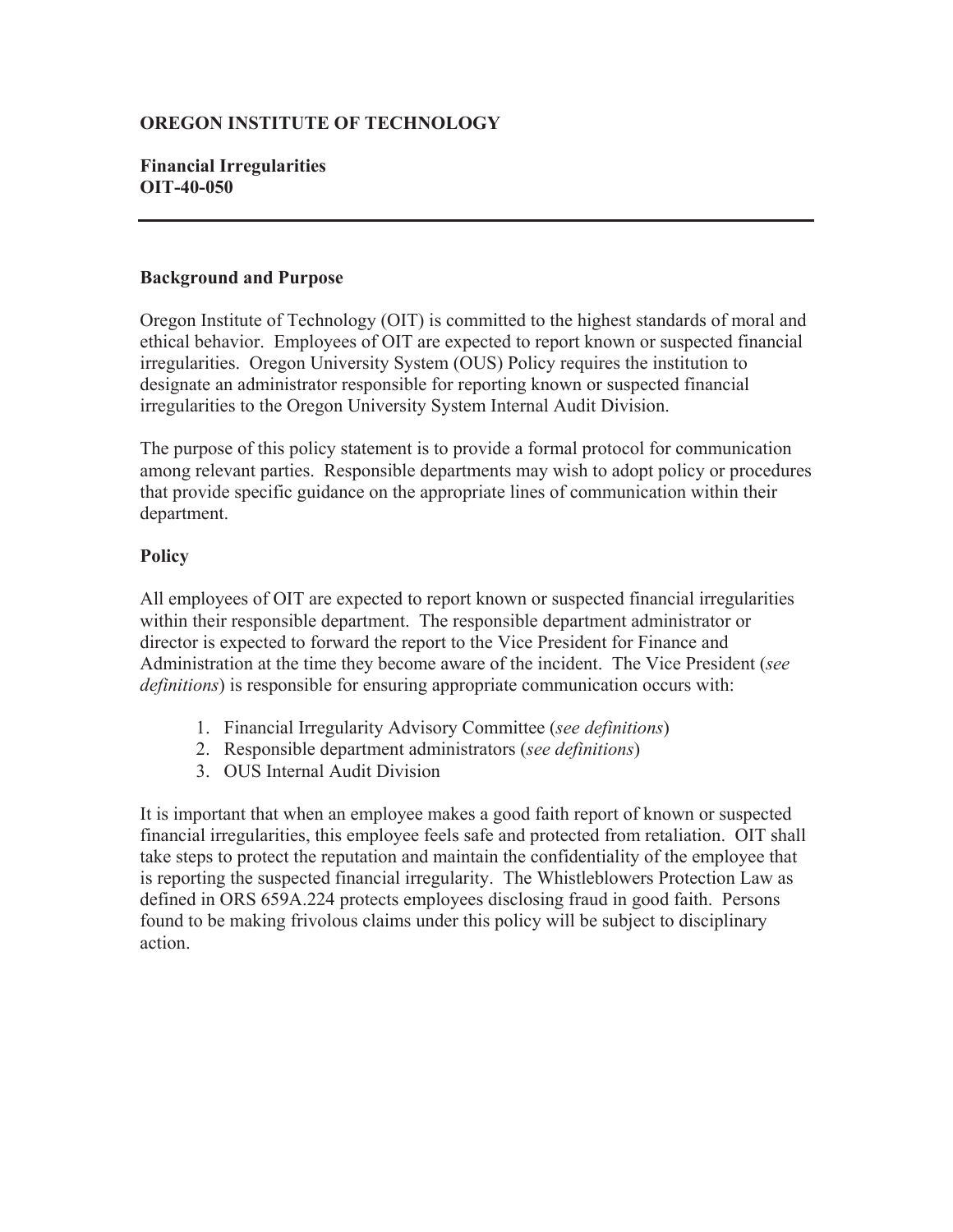#### **References**

OUS Policy on Financial Irregularities Oregon Revised Statutes Chapter 659A.200 to 659A.224 Oregon Whistleblower Law

Oregon Revised Statutes Chapter 297 Investigating Loss of Public Funds or Property 297.120

Department of Administrative Services Policy Manual Number 125-7-203 Issuing Division- Risk Management Division Employee Dishonesty Policy

#### **Related Procedures**

### **1. Employee believes a financial irregularity has occurred**

When an employee believes a financial irregularity has occurred the employee is expected to report such instances along with relevant information. The normal reporting protocol is as follows:

 $\mathcal{L}_\mathcal{L} = \{ \mathcal{L}_\mathcal{L} = \{ \mathcal{L}_\mathcal{L} = \{ \mathcal{L}_\mathcal{L} = \{ \mathcal{L}_\mathcal{L} = \{ \mathcal{L}_\mathcal{L} = \{ \mathcal{L}_\mathcal{L} = \{ \mathcal{L}_\mathcal{L} = \{ \mathcal{L}_\mathcal{L} = \{ \mathcal{L}_\mathcal{L} = \{ \mathcal{L}_\mathcal{L} = \{ \mathcal{L}_\mathcal{L} = \{ \mathcal{L}_\mathcal{L} = \{ \mathcal{L}_\mathcal{L} = \{ \mathcal{L}_\mathcal{$ 

- Employee reports to responsible department administrator according to the department's reporting hierarchy.
- Responsible department administrator reports known or suspected financial irregularities to the Vice President for Finance and Administration.

### **2. Evaluation of appropriate measures**

The Vice President for Finance and Administration is responsible for contacting and consulting with the Financial Irregularities Advisory Committee, responsible department administrators, and OUS Internal Audit Division as appropriate to determine course of actions. Further actions may include:

- Determining if further investigation is warranted;
- Determining who should appropriately conduct further investigation;
- Conducting investigation;
- Determining appropriate contacts and communications with relevant internal and external parties.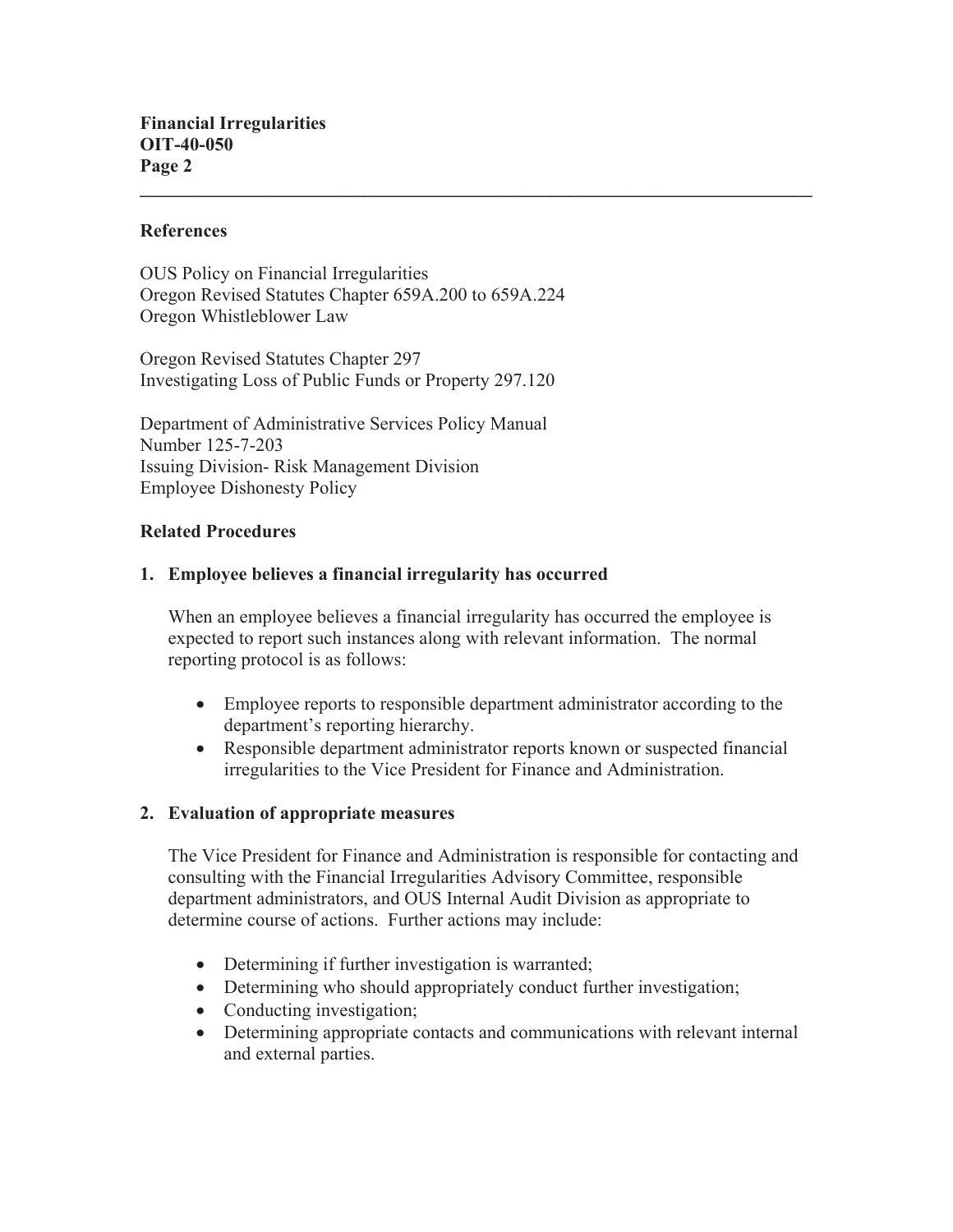### **3. Completion**

At the completion of the investigation, OUS Internal Audit Division will report results of investigations to institution management and ensure relevant system and external reporting requirements are met.

The Vice President for Finance and Administration will ensure appropriate institutional communication occurs.

Institutional management will determine appropriate corrective or disciplinary actions based on report findings and recommendations including but not limited to seeking loss recovery.

### **Definitions**

*Financial Irregularities* are intentional misstatements or omissions of information related to financial transactions that are detrimental to the interests of the campuses or system. These may include violations of relevant Federal, State, OUS or campus laws, rules, and procedures.

These acts include, but are not limited to embezzlement, fraud, and forgery or falsification of reports, documents, or computer files to misappropriate assets.

*Suspected Financial Irregularity* is a reasonable belief or actual knowledge that a financial irregularity is occurring or has occurred.

*Responsible Department* is a recognized functional or budgetary department within the organizational structure of the institution.

*Department administrators* are appointed by the President or designee. They include: Vice Presidents, Provost, Vice Provosts, Deans, Directors, and Department administrators; as well as other managers authorized to determine and assign duties to OIT employees. Department authority and responsibility for management of financial matters is vested in Department administrators and directors.

*Institutional Designated Administrator*: individual designated by the institution to serve as a point of contact for known or suspected financial irregularities. The Institutional Designated Administrator for OIT is the Vice President for Finance and Administration.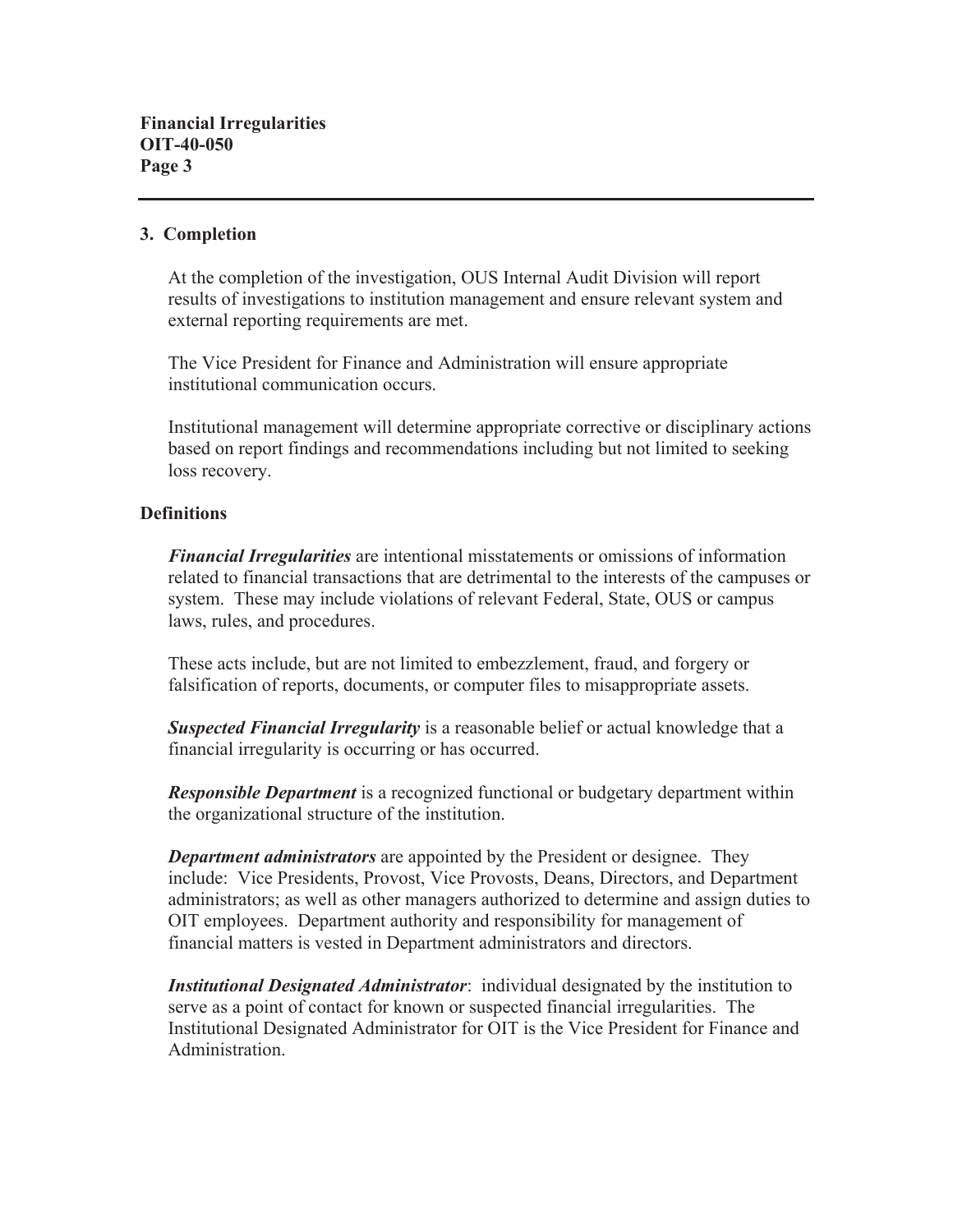Financial Irregularity Advisory Committee: a standing committee consisting of the following membership and other staff as deemed appropriate or necessary.

> Vice President for Finance and Administration Provost and. Vice President for Academic Aflairs Vice President for Student Affairs Director, Human Resources Director, Campus Safety Director, Business Affairs

#### **Contacts**

Oregon Institute of Technology Vice President for Finance and Administration Phone (541) 885-1110 http://www.oit.edu

Oregon University System Intemal Audit Division Phone (541) 737-2193 http ://www.ous. edu/iad/

Recommended by:

President's Council  $-6/09/03$ Revised 8/7/03

Approved: Marcha ane Don

Martha Anne Dow, President

Date: August 7, 2003